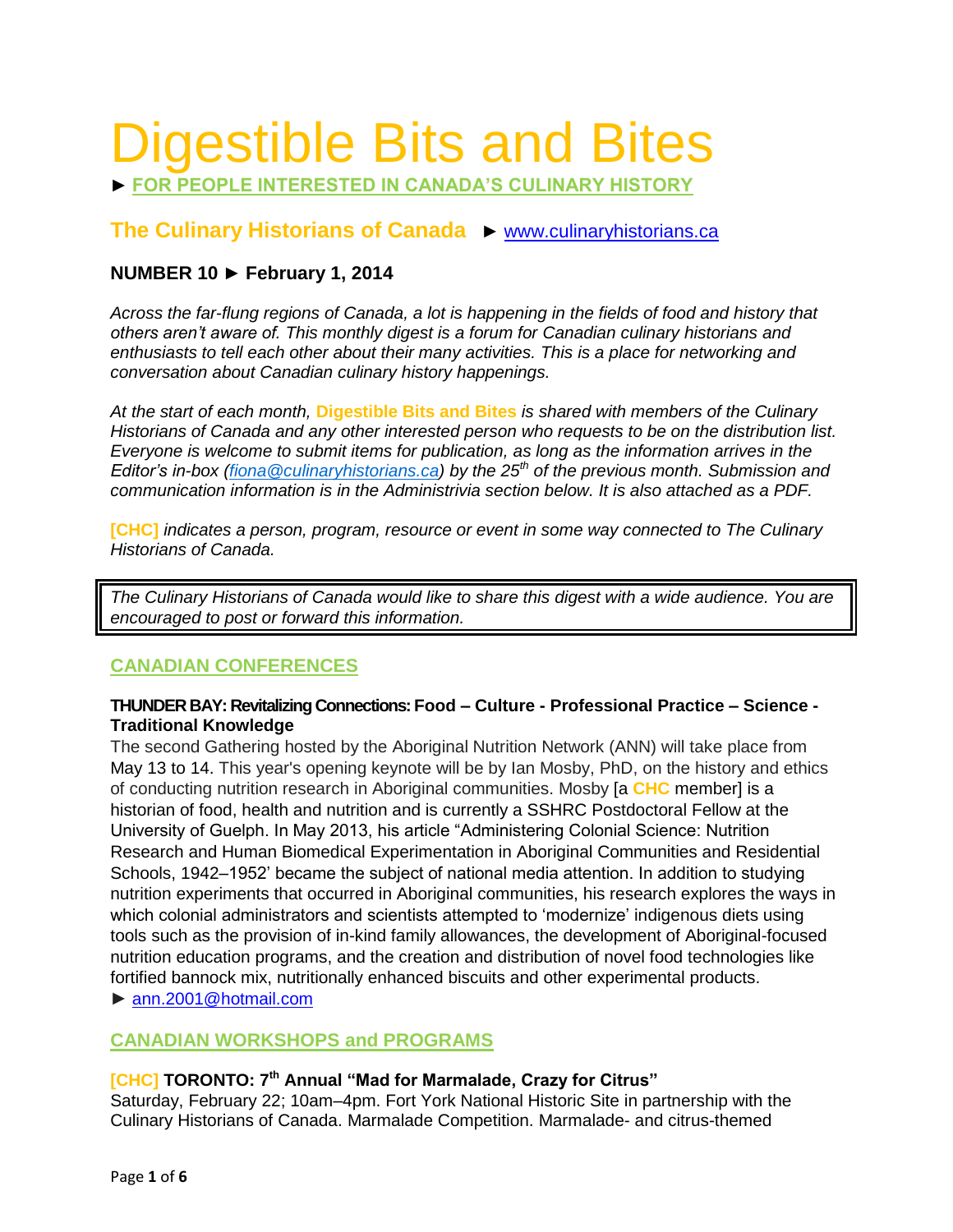workshops. Moroccan-inspired lunch. Kathy Wazana, "Citrus in Moroccan Cuisine." Keynote speaker: Jennifer McLagan: "Bitterness: The bitterness of citrus and marmalade depend not only on the fruit, but also on our culture, the spoon we use, and the music we listen to. An explication of an under-appreciated taste, its history, how we perceive it and why it should be celebrated." Tastings of Georgian Era Cremes. Marmalade Marketplace featuring fine products from Alchemy Pickle Company, Eat Your Words, Henderson Farms, Laura Slack Chocolates, Manning Canning, Sew It Was, Sloane Fine Tea Merchants, and The Canteen. \$45 + HST (until Feb 7); \$50 + HST (after Feb 7). Pre-registration required: 416-392-6907 ext 221.

- ► [www.culinaryhistorians.ca](http://www.culinaryhistorians.ca/)
- ► [www.toronto.ca/fortyork](http://www.toronto.ca/fortyork)

## **TORONTO: Cooking Classes at Fort York National Historic Site**

**Georgian Desserts:** Join us in our 1826 Officers' Mess Kitchen and discover what 'desserts' were served, and when, in a Georgian dinner. Make delicious sweetmeats and creams. February 9, 10:30–3:30pm. **Roast Meats and Made Dishes:** Learn techniques for roasting various types of meat in front of an open wood fire as well as making fricasees, ragoos and other delicious made dishes. March 23, 10:30–3:30pm. Lunch and recipe package included. \$75 + HST each class. Pre-registration and payment required. To register call 416-392-6907 ext. 221. For more information call: Bridget Wranich [**CHC** co-founder] at 416 392 6907 ext. 225, or email: ► [fortyork@toronto.ca](mailto:fortyork@toronto.ca)

## **[CHC] KLEINBURG, ONTARIO: "Artistically Delicious"**

Saturday, March 8, 11am–12:30pm. "Artistically Delicious – Mary Pratt at the McMichael Canadian Art Collection." Celebrating International Women's Day, the McMichael and the Culinary Historians of Canada take a closer look at Mary Pratt's paintings and explore the themes of food and kitchen work in her art. Speakers: Elizabeth Baird, Liz Driver, and Ruth Sandwell. Included with gallery admission. Reservations not required.

- ► [www.mcmichael.com](http://www.mcmichael.com/) (go in through "What's On" page)
- ► <http://www.mcmichael.com/visit/>

# **TORONTO: Launch of "Regency Supper Club"**

Social historian Karen Millyard [and **CHC** member] has long worked with and been fascinated by historical food, and incorporates it into her Regency-themed events whenever possible. The Regency Supper Club meetings, to be held at various historical sites around the city, will explore the oddities and delights of this Georgian meal. The meetings will vary in format and cost, but will always include a Regency supper and workshop or talk on one aspect of Georgian food, whether recipe reconstruction, specific information sources, research methods, social context or new projects. Some meetings will include hands-on cooking workshops. Menus will be posted to the website. Friday, February 21: We will begin with an introduction to the social context of the Regency Supper, enjoy a thoroughly researched, beautifully presented and delicious supper by the historical cooks at Montgomery's Inn Museum, and finish the evening with cards and music by the fire. Dress code: historical clothing is encouraged, but completely optional. 6 to 10pm. \$35 (\$30 students and seniors); deadline: February 14. Limited space. Registration forms can be found on website. Karen Millyard, [\(416\) 578-1031.](tel:%28416%29%20578-1031)

- ► [www.JaneAustenDancing.ca](http://www.janeaustendancing.ca/)
- ► [YorkRegencySociety@gmail.com](mailto:YorkRegencySociety@gmail.com)

# **CANADIAN NEW BOOKS**

## **EDMONTON: Collecting Culinaria**

*Collecting Culinaria, Cookbooks and Domestic Manuals Mainly from the Linda Miron Distad*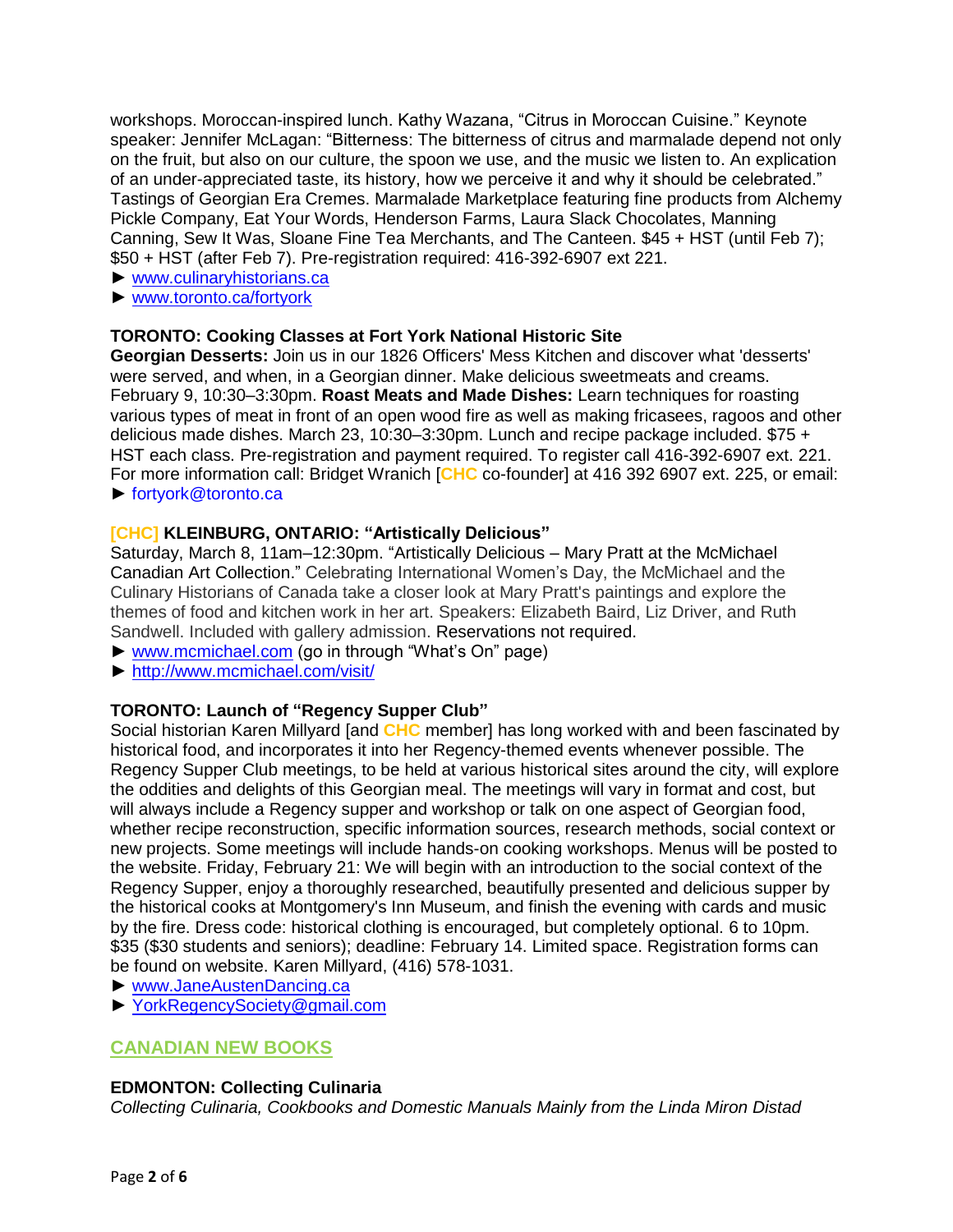*Collection.* Merrill Distad and Caroline Lieffers, co-authors. The Linda Miron Distad Culinaria Collection, housed at the University of Alberta Libraries, currently consists of more than 3,000 food-related texts from around the world, spanning several centuries. *Collecting Culinaria* accompanies an exhibit at the Bruce Peel Special Collections Library featuring cookbooks and household guides from the collection, as well as other selected items from the Library's holdings. The catalogue highlights some of the collection's most intriguing texts and their themes, including manuscript cookbooks, dietetics and health, and celebrity chefs. *Collecting Culinaria*  draws from and celebrates this vast trove of social, cultural, and gastronomic history. The illustrated catalogue for the exhibit "Cookbooks and Domestic Manuals mainly from the Linda Miron Distad Collection" (October 25, 2013 to February 7, 2014), can now be purchased from the University of Alberta Press, \$39.95.

- ► [www.uap.ualberta.ca/](http://www.uap.ualberta.ca/)
- [►http://www.uap.ualberta.ca/UAP.asp?lid=41&bookid=1538](http://www.uap.ualberta.ca/UAP.asp?lid=41&bookid=1538)

# **CANADIAN BLOGS AND WEBSITES**

## **[CHC] Culinary Historians of Canada**

CHC has joined several social media sites. Please follow us!

- ► Facebook <https://www.facebook.com/groups/610559355646201/>
- ► LinkedIn [http://www.linkedin.com/groups/Culinary-Historians-Canada](http://www.linkedin.com/groups/Culinary-Historians-Canada-7418897?gid=7418897&mostPopular=&trk=tyah&trkInfo=tas%3Aculinary%20hi%2Cidx%3A2-2-3)
- ► Twitter @CulHistCan

## **BLOG:** *The New Galt Cook Book*

In 2012, Carolyn Blackstock successfully completed a challenge to cook every day from the 1906 *Berlin Cook Book.* However, she missed the challenge and so decided to complete the same sort of project with another local historic cook book – *The New Galt Cook Book.* "I selected it for a number of reasons. It will be interesting to compare two community cookbooks from the same county published just eight years apart. I'm already somewhat familiar with this cook book. I've worked in museums and living history sites in Ontario for over twenty-five years and developed an interest in culinary history. Eventually I learned to prepare meals using wood fired cook stoves, open hearths, and bake ovens. So, like the editors Margaret Taylor and Frances McNaught say in their introduction to this edition, I 'launch [this blog] . . . upon the literary waters, hoping for the continued appreciation of a discerning public.'"

- ► <http://thegaltcookbook.wordpress.com/>
- ► <http://366dayswiththeberlincookbook.wordpress.com/>

# **CANADIAN EXHIBITS**

## **TWO VIRTUAL EXHIBITIONS AT UNIVERSITY OF ALBERTA:**

- 1. "Culinaria: A Taste of Food History of the Prairies": This virtual exhibit features only prairie cookbooks (primarily of the "community cookbooks" genre) and will be permanently available at:
	- ► <http://omeka.library.ualberta.ca/exhibits/show/culinaria/intro>
- 2. Scanned cookbooks and ephemera: Currently 73 titles are available in this collection with about three pages scanned for each of the featured titles. The collection can be browsed at: ► <http://omeka.library.ualberta.ca/items/browse?collection=14>

Clarification: the University of Alberta exhibit that closes on Feb 7 (as mentioned in the November newsletter – see Canadian New Books, above) is quite separate from the virtual exhibition which continues in perpetuity.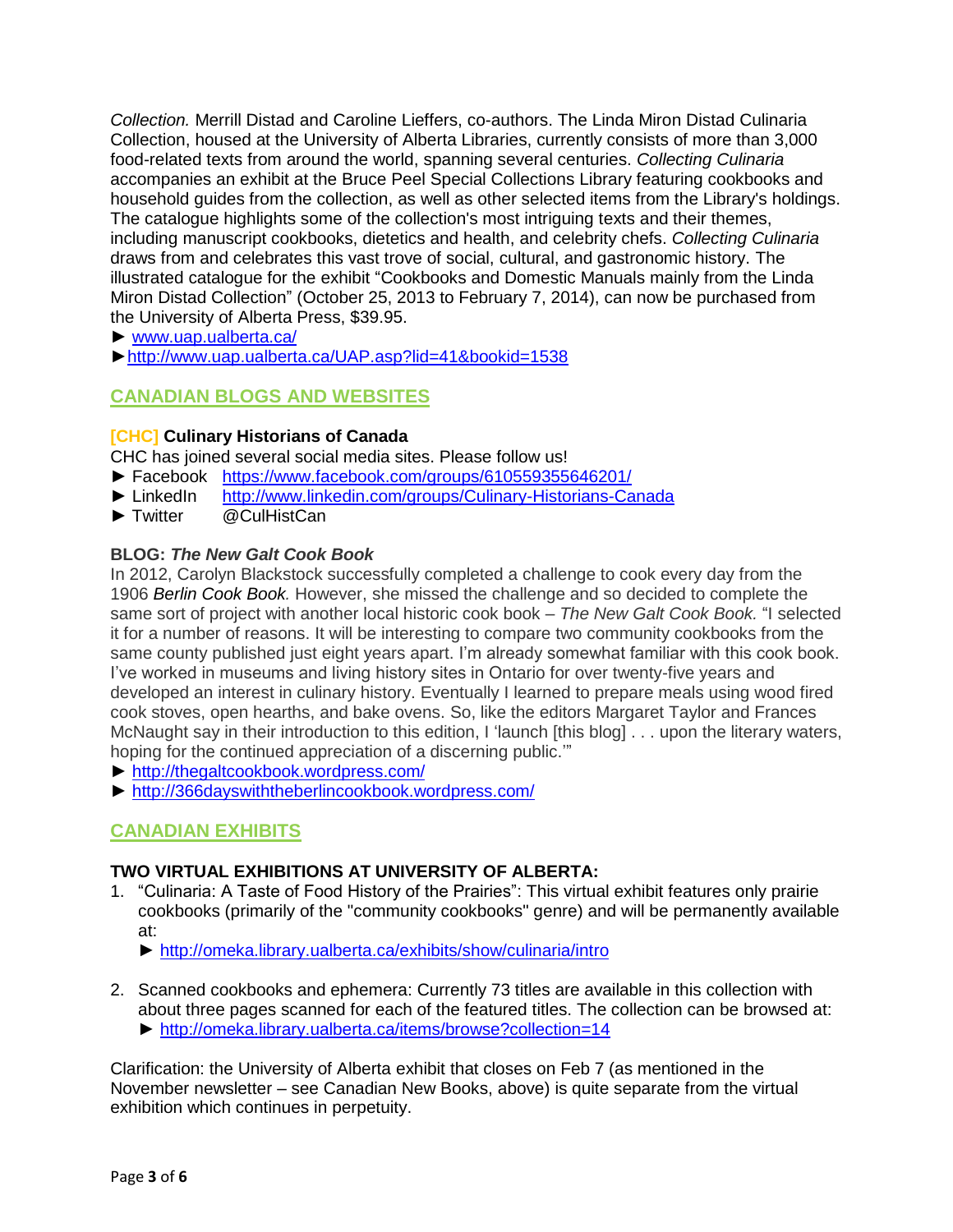# **CANADIAN JOB POSTINGS**

## **SCARBOROUGH, ON: Historical & Cultural Studies, UTSC**

Food History / Studies. Professor – 1302018. Closing Date: February 18, 2014. Applicants must have a Ph.D. in History or Food Studies and demonstrate excellence in research and teaching. Special consideration will be given to applicants whose teaching and research methods engage with a multidisciplinary department that includes historians, women's and gender studies scholars, and area studies specialists. The successful candidate will expand the department's present strengths in the study of food and foodways as it relates to transnational histories, ethnicity, gender, and urban studies. For details on these and other career opportunities, visit: ▶ [http://www.uoftcareers.utoronto.ca](http://www.uoftcareers.utoronto.ca/)

# **CANADIAN CALLS FOR RESEARCH HELP**

## **TORONTO: "History of Garlic in Toronto"**

Garlic grower (and founder of the Toronto Garlic Festival) Peter McClusky is researching and writing a book for History Press about the history of garlic in Toronto. Publication: Fall, 2014. Among the many garlic related topics, including a description of the flavor profile of the different garlic varieties and recipes from local chefs, the book will cover the first people to use garlic in the Toronto area (and southern Ontario) and why garlic has garnered so much interest in recent years. Cultural traditions and garlic use from the first settlers to present day will be featured. Peter invites comments and information including old family recipes, stories and anecdotes about your use of garlic for cooking or medicinal use and, importantly, that shed light on the shifting attitudes to garlic in Toronto. 416-888-7829.

► [peterm@torontogarlicfestival.com](mailto:peterm@torontogarlicfestival.com)

# **CANADIAN CALLS FOR PAPERS**

## **MONTREAL: Eating Innovation: The Art, Culture, Science & Business of Entomophagy**

August 26–28 2014. The Future Food Salon Group, in collaboration with the Montréal Space for Life's Insectarium, announces the Call for Papers for the first interdisciplinary congress of its kind in North America. This Conference will bring together academics, entrepreneurs, investors, artists, chefs, farmers and food producers to innovate the edible insects market. The emphasis is on practices of entomophagy and forms of innovations that brings insects to the table at mealtime. We invite papers on human insect consumption, such as: food security • insect farming • nutrition • sustainability & organics • traditional insect eating • taboo & insect eating • innovation in food & drink • cultural history of insect consumption • ethno-entomology • legal & regulatory issues importing / exporting insects • food-grade standards & transparency / traceability • marketing insects as food • insect cookery • novel food? ancient food? • ancillary products • industrial production / homespun production. More info: Dr. Aruna Antonella Handa (416) 606-0799. Submissions deadline: February 28, 2014.

[►www.eatinginnovation.com](http://www.eatinginnovation.com/)

[►aruna@alimentaryinitiatives.com](mailto:aruna@alimentaryinitiatives.com)

**\* \* \***

# **INTERNATIONAL CALLS FOR PAPERS**

**COPENHAGEN: 2014 ToRS International Food Workshop – "Food, Identity and Social Change"**

25 to 26 September 2014, Department of Cross-cultural and Regional Studies, University of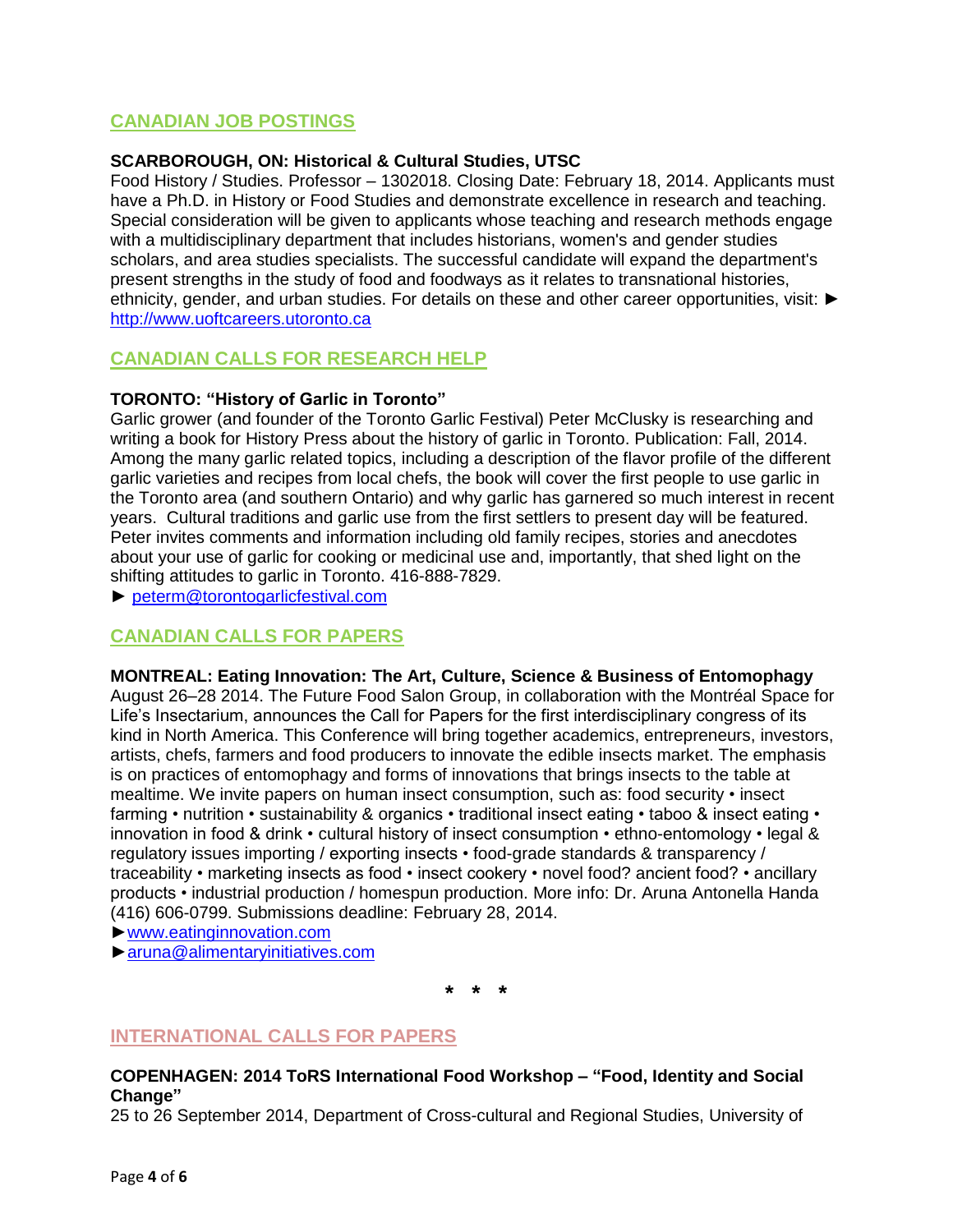Copenhagen, Denmark – Food draws people into the web of life and touches upon everything that matters: it expresses personhood, marks membership (or non-membership) in practically any kind of social grouping, draws lines of where morality begins and ends as well as functions in social allocations, in terms of ethnicity, nationality, individuality, class and gender. Yet, food can also signify very different things from place to place, from kitchen to kitchen and from one time period to another. The organizers of the workshop welcome contributions on food, identity and social change: Why do we eat what we eat and why have different cultures and societies at different times and different places eaten other things? What fosters social change to affect dietary patterns and changing identities? How can food offer the lens to understand the cultural and social affinities in moments of change and transformation? The topic offers an opportunity to excavate the past, to examine the present and to project into the future.

- ► Cynthia Chou, [cynchou@hum.ku.dk](mailto:cynchou@hum.ku.dk)
- ► Susanne Kerner, [kerner@hum.ku.dk](mailto:kerner@hum.ku.dk)

► [http://calendar.world-eats.org/blog/2014-tors-international-food-workshop-food-identity-and](http://calendar.world-eats.org/blog/2014-tors-international-food-workshop-food-identity-and-social-change/)[social-change/](http://calendar.world-eats.org/blog/2014-tors-international-food-workshop-food-identity-and-social-change/)

# **INTERNATIONAL AWARDS & CONTESTS**

## **Agriculture, Food and Human Values Society (AFHVS)**

**2014 STUDENT RESEARCH PAPER AWARDS** – DEADLINE: March 14, 2014. To encourage participation by undergraduate and graduate students and to recognize scholarly excellence, the AFHVS invites submissions to the AFHVS Student Research Paper Awards in two categories: graduate and undergraduate. For more information please:

- ► Agriculture, Food and Human Values Society: www.afhvs.org
- ► 2014 Conference: http://www.uvm.edu/conferences/foodsystems/
- *► Agriculture and Human Values*: http://link.springer.com/journal/10460

# **INTERNATIONAL CONFERENCES OF INTERES**

#### **NEW YORK CITY: From Flint Knives to Cloned Meat: Our Ambiguous Love, Hate, and Fear of Food Technologies**

April 3–5, 2014. Roger Smith Hotel, New York City. This year's conference focuses on the interrelationships of food, technology, and culture. Approximately 100 presenters will participate in 30 panel sessions and five workshops, covering topics from Industrial Farming and GMOs and the Technology of Chocolate Cake to 3D Printing and Artisanal Production. As befits a food conference, excellent fare will be served at nightly receptions and daily lunches – all included in the registration fee. The story of food technologies through the ages is one of constant change in every aspect of producing, processing, cooking, and talking about the things people eat. Food technology is any imaginable means of using and manipulating food, from cracking nuts with a rock to molecular gastronomy. Indeed, the very act of deciding what is or isn't food is intrinsically bound up with technology.

- ► [foodconferences@gmail.com](mailto:foodconferences@gmail.com)
- [► http://thefoodconference.com](►%20http:/thefoodconference.com)

## **DUBLIN: 2nd Biennial Dublin Gastronomy Symposium**

We are delighted to announce that the DGS will take place in the School of Culinary Arts & Food Technology, Dublin Institute of Technology, Cathal Brugha Street on the 3th and 4th June 2014. The theme is 'Cravings / Desire'. This theme can be interpreted in the widest possible manner ranging from craving or desire for better food and wines, more knowledge about food and beverages, fast food, street food, food in pregnancy, authenticity, novelty, health properties, body image, aphrodisiac, food porn, food as hobby or past time, food for profit, cultural capital,